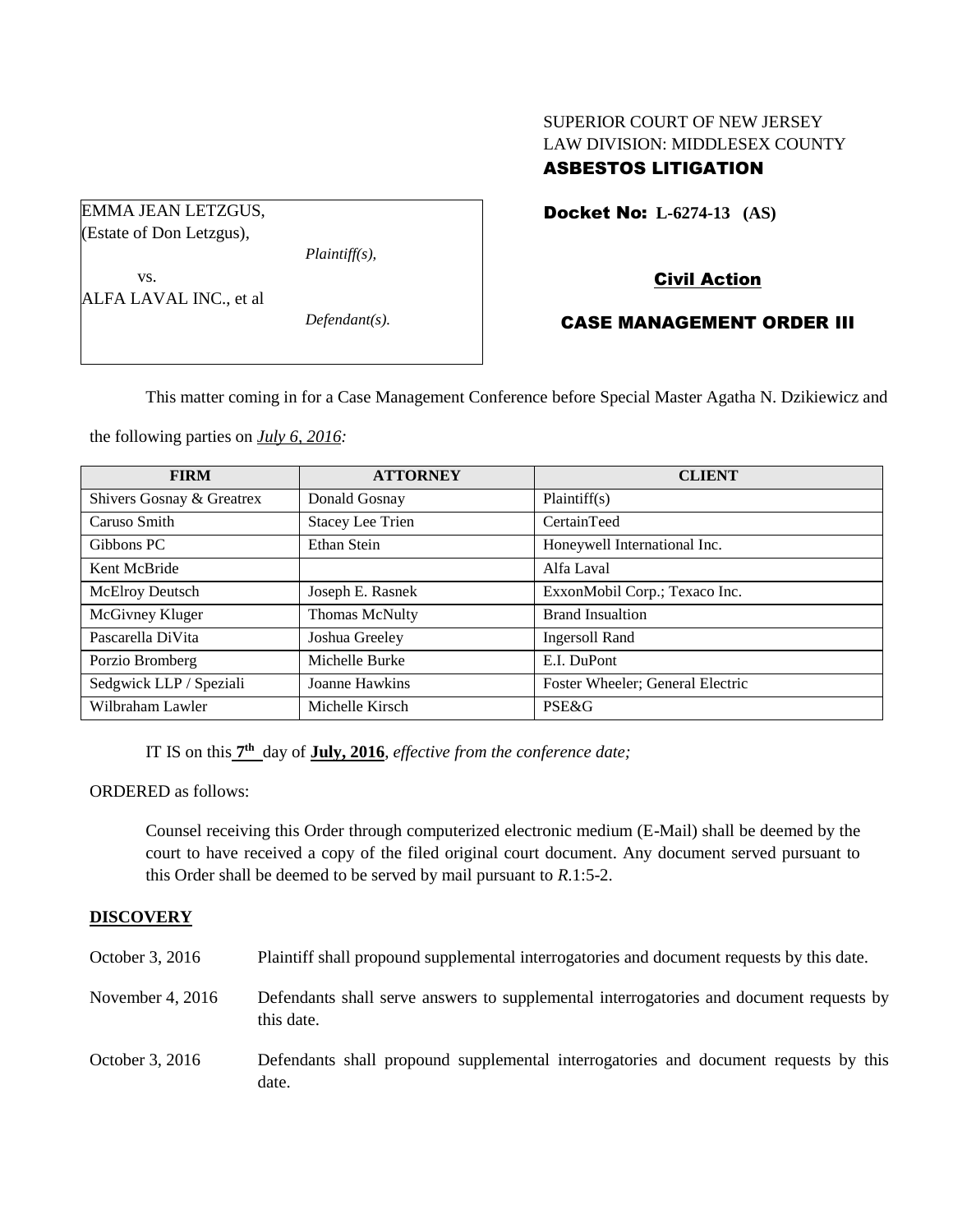| November 4, $2016$ | Plaintiff shall serve answers to supplemental interrogatories and document requests by this<br>date.                                                                                                        |
|--------------------|-------------------------------------------------------------------------------------------------------------------------------------------------------------------------------------------------------------|
| January 31, 2017   | Fact discovery, including depositions, shall be completed by this date. Plaintiff's counsel<br>shall contact the Special Master within one week of this deadline if all fact discovery is not<br>completed. |

March 17, 2017 Depositions of corporate representatives shall be completed by this date.

## **EARLY SETTLEMENT**

March 24, 2017 Settlement demands shall be served on all counsel and the Special Master by this date.

### **SUMMARY JUDGMENT MOTION PRACTICE**

| March 24, 2017 | Plaintiff's counsel shall advise, in writing, of intent not to oppose motions by this date. |
|----------------|---------------------------------------------------------------------------------------------|
| April 14, 2017 | Summary judgment motions shall be filed no later than this date.                            |
| May 12, 2017   | Last return date for summary judgment motions.                                              |

## **MEDICAL DEFENSE**

- November 30, 2016 Plaintiff shall serve medical expert reports by this date.
- November 30, 2016 **Upon request by defense counsel**, plaintiff is to arrange for the transfer of pathology specimens and x-rays, if any, by this date.
- June 16, 2017 Defendants shall identify its medical experts and serve medical reports, if any, by this date. **In addition, defendants shall notify plaintiff's counsel (as well as all counsel of record) of a joinder in an expert medical defense by this date.**

#### **LIABILITY EXPERT REPORTS**

- June 16, 2017 Plaintiff shall identify its liability experts and serve liability expert reports or a certified expert statement by this date or waive any opportunity to rely on liability expert testimony.
- July 17, 2017 Defendants shall identify its liability experts and serve liability expert reports, if any, by this date or waive any opportunity to rely on liability expert testimony.

#### **ECONOMIST EXPERT REPORTS**

- June 16, 2017 Plaintiff shall identify its expert economists and serve expert economist report(s), if any, by this date or waive any opportunity to rely on economic expert testimony.
- July 17, 2017 Defendants shall identify its expert economists and serve expert economist report(s), if any, by this date or waive any opportunity to rely on economic expert testimony.

 $\_$  , and the set of the set of the set of the set of the set of the set of the set of the set of the set of the set of the set of the set of the set of the set of the set of the set of the set of the set of the set of th